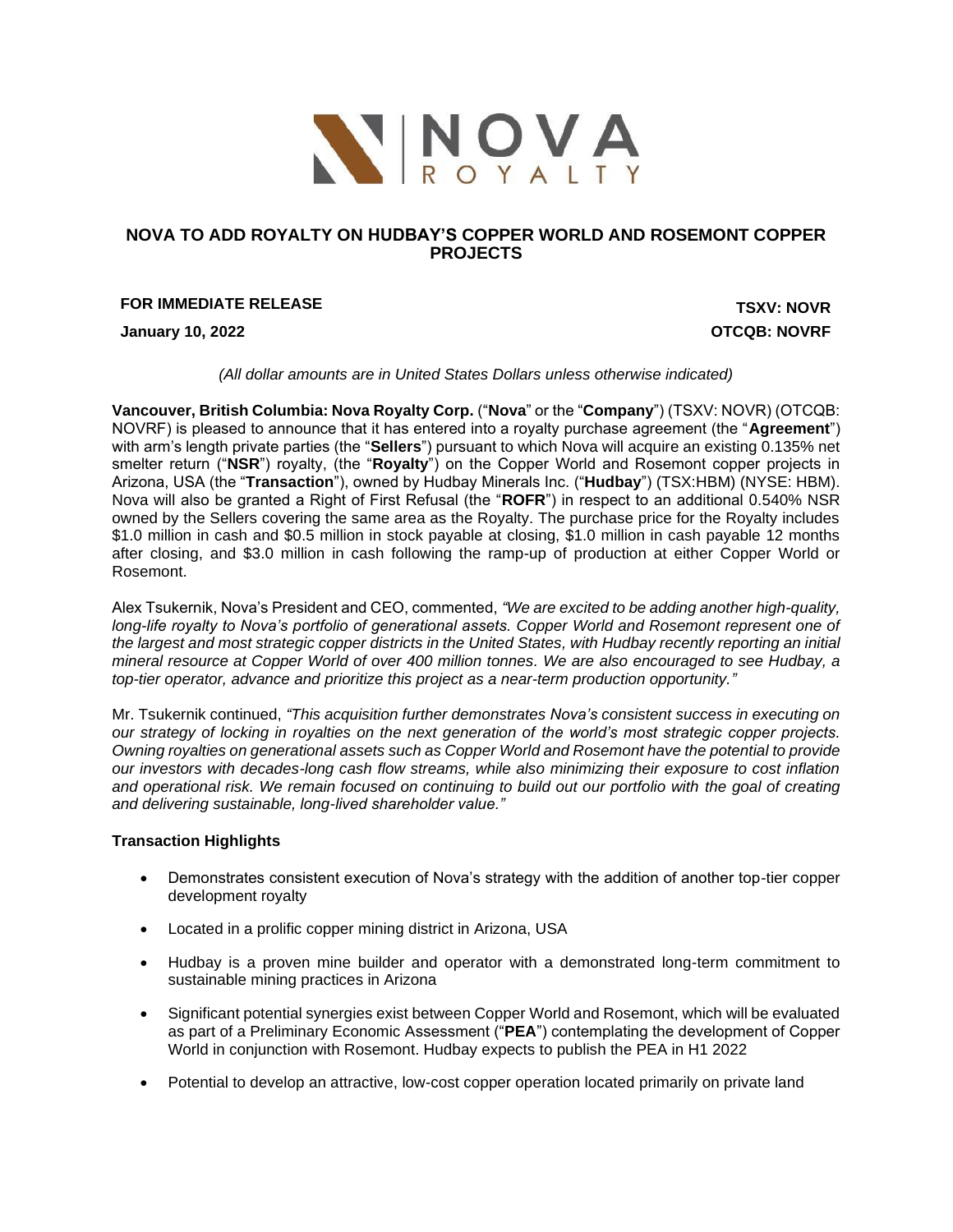- Significant exploration upside at Copper World, which was only discovered in late 2020 and already has an initial mineral resource of 400 million tonnes
- The Royalty covers all the mineral reserves and resources at Copper World and Rosemont, allowing Nova to benefit from development optionality
- Attractive direct exposure to Copper World and Rosemont, with acquisition payments tied to project milestones, while the ROFR provides a clear path to acquire a larger royalty interest in the future

### **Royalty Description**

The Royalty covers all metals, including copper, molybdenum, silver, and gold extracted from the majority of mining claims covering Copper World and Rosemont. Specifically, 132 patented claims (all the patented claims associated with Copper World and Rosemont), 603 unpatented claims, and one parcel of fee associated land are covered by the Royalty (the "**Royalty Area**"). A map of the Copper World and Rosemont properties is shown below.



### **Copper World Overview**

Copper World is 100% owned by Hudbay and is comprised of seven newly discovered deposits located predominantly on patented mining claims adjacent to Rosemont in Pima County, Arizona, USA. The Copper World deposits were originally discovered by Hudbay in late 2020. Following encouraging initial results, Hudbay expanded its exploration activities at Copper World and increased its planned 2021 drill program from 70k feet (\$10 million budget) to 200k feet (\$34 million budget).(1) Hudbay has defined seven deposits at Copper World hosting both oxide and sulphide mineralization over a seven-kilometre strike, potentially amenable to heap leach and floatation processing methods, respectively. Drilling also identified significant high-grade, near surface mineralization with the potential to form part of a low-cost copper operation located primarily on public land. (2)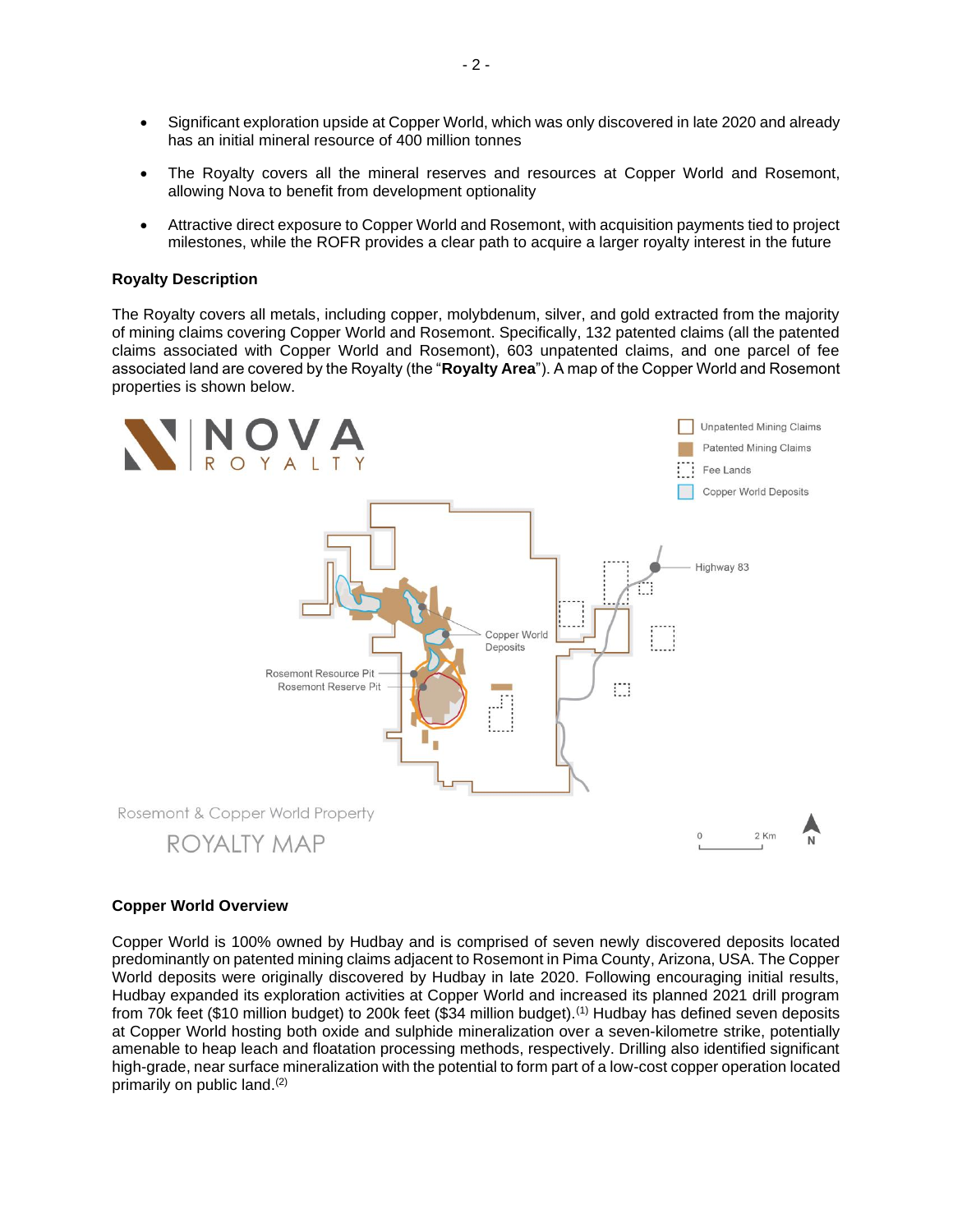Considerable potential synergies exist between Copper World and Rosemont. Hudbay expects to reflect preliminary expectations of these synergies in a PEA contemplating the development of Copper World in conjunction with Rosemont. Hudbay is also planning to advance a pre-feasibility study following completion of the PEA, which is expected in H1 2022. $(2)$ 

As of December 1, 2021, Hudbay disclosed the mineral resource estimates for Copper World as:

|                                              |                       |                         | Grade          |          |         |            |
|----------------------------------------------|-----------------------|-------------------------|----------------|----------|---------|------------|
| <b>Potential</b><br><b>Processing Method</b> | <b>Classification</b> | <b>Metric</b><br>Tonnes | <b>CuT</b> (%) | Cuss (%) | Mo(g/t) | Ag $(g/t)$ |
| <b>Flotation</b>                             | Indicated             | 180,000,000             | 0.37           | 0.07     | 136     | 2.7        |
|                                              | Inferred              | 91,000,000              | 0.36           | 0.05     | 129     | 3.8        |
| Leach                                        | Indicated             | 92,000,000              | 0.34           | 0.27     | 74      | 3.4        |
|                                              | Inferred              | 51,000,000              | 0.35           | 0.27     | 61      | 2.5        |
| <b>Total</b>                                 | <b>Indicated</b>      | 272,000,000             | 0.36           | 0.13     | 115     | 2.9        |
|                                              | <b>Inferred</b>       | 142,000,000             | 0.36           | 0.13     | 105     | 3.3        |

**Copper World Global Mineral Resource Estimate as at December 1, 2021(2)**

# **Copper World High Grade Mineral Resource Estimate as at December 1, 2021(2)**

|                                              |                       |                  | Grade          |                 |         |            |
|----------------------------------------------|-----------------------|------------------|----------------|-----------------|---------|------------|
| <b>Potential</b><br><b>Processing Method</b> | <b>Classification</b> | Metric<br>Tonnes | <b>CuT (%)</b> | <b>CuSS (%)</b> | Mo(g/t) | Ag $(g/t)$ |
| <b>Flotation</b>                             | Indicated             | 48,000,000       | 0.68           | 0.14            | 125     | 4.0        |
|                                              | Inferred              | 13,000,000       | 0.78           | 0.18            | 136     | 3.6        |
| Leach                                        | Indicated             | 48,000,000       | 0.46           | 0.37            | 68      | 4.2        |
|                                              | Inferred              | 18,000,000       | 0.66           | 0.49            | 50      | 3.7        |
| <b>Total</b>                                 | <b>Indicated</b>      | 96,000,000       | 0.57           | 0.26            | 97      | 4.1        |
|                                              | <b>Inferred</b>       | 31,000,000       | 0.71           | 0.36            | 86      | 3.7        |

### **Rosemont Overview**

Rosemont is a copper-molybdenum-silver deposit located in Pima County, Arizona, USA, owned 100% by Hudbay. In March 2017, Hudbay published a positive feasibility study for Rosemont and was advancing the project towards production. However, in July 2019, the US District Court for Arizona issued an unprecedented ruling that vacated the Final Record of Decision issued by the US Forest Service and resulted in the suspension of construction activities at Rosemont. Hudbay and the US Government have appealed the ruling to the US 9<sup>th</sup> Circuit Court of Appeals while Hudbay evaluates the next steps for Rosemont.<sup>(3)</sup> There are considerable possible synergies between Rosemont and the adjacent Copper World project, including the potential for a mining operation, located primarily on private land, processing ore from both projects.

Once in production, Rosemont has the potential to be the third largest copper mine in the US.<sup>(4)</sup> The 2017 feasibility study for Rosemont contemplated an initial 19-year mine life with average annual copper production of 127kt at a cash cost of \$1.14/lb Cu for the first 10 years. (5)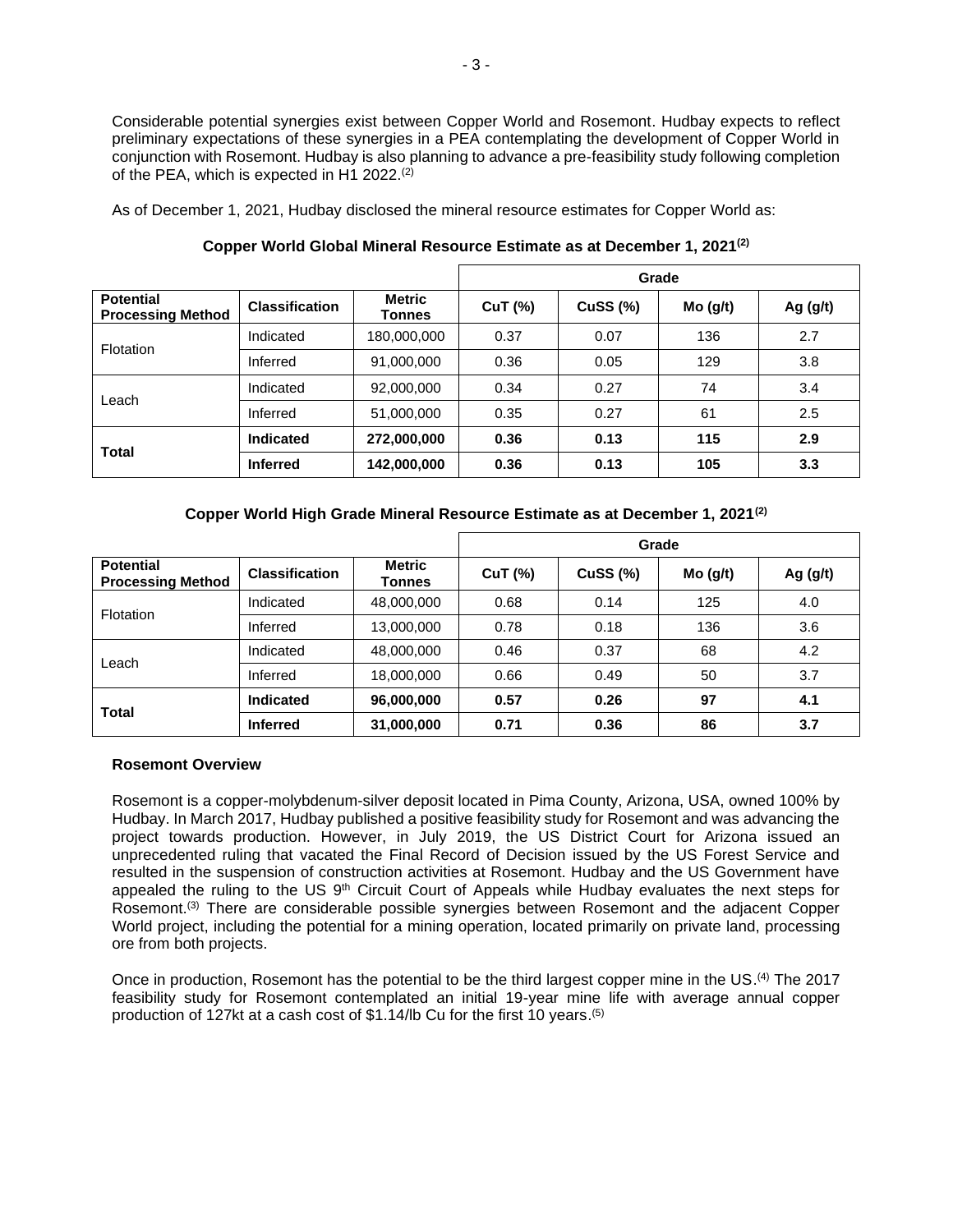As of January 1, 2021, Hudbay disclosed the mineral reserve and resource estimates for Rosemont as:

|                              | Grade       |        |         |            |
|------------------------------|-------------|--------|---------|------------|
| <b>Classification</b>        | Tonnes      | Cu (%) | Mo(g/t) | Ag $(g/t)$ |
| Proven                       | 426,100,000 | 0.48   | 120     | 4.96       |
| Probable                     | 111,000,000 | 0.31   | 100     | 3.09       |
| <b>Proven &amp; Probable</b> | 537,100,000 | 0.45   | 120     | 4.58       |

**Rosemont Mineral Reserve Estimate as at January 1, 2021(6)**

**Rosemont Mineral Resource Estimate as at January 1, 2021(6)**

|                                 |             | Grade  |         |            |
|---------------------------------|-------------|--------|---------|------------|
| <b>Classification</b>           | Tonnes      | Cu (%) | Mo(g/t) | Ag $(g/t)$ |
| Measured                        | 161,300,000 | 0.38   | 90      | 2.72       |
| Indicated                       | 374,900,000 | 0.25   | 110     | 2.60       |
| <b>Measured &amp; Indicated</b> | 536,200,000 | 0.29   | 110     | 2.64       |
| Inferred                        | 62,300,000  | 0.30   | 100     | 1.58       |

## **Transaction Details**

The aggregate purchase price for the Transaction is approximately \$5.5 million and will be paid as follows:

- \$1.0 million in cash, payable upon closing of the Transaction
- \$0.5 million in common shares of Nova (the "**Consideration Shares**"), payable upon closing
- \$1.0 million in cash, payable at the earlier of: (i) 12 months after closing of the Transaction; and (ii) Nova completing a single equity financing resulting in aggregate net proceeds to Nova of at least \$10.0 million
- \$3.0 million in cash, payable at the later of: (i) 12 months following the announcement of the commencement of production from the Royalty Area; and (ii) the receipt by Nova of the first three payments under the Royalty

The number of Consideration Shares to be issued in connection with the Transaction will be based on the 20-day volume weighted average trading price on the TSX Venture Exchange ("**TSXV**") of Nova's common shares prior to the announcement date of the Transaction.

Nova retains a right of first refusal to acquire the remaining 0.540% NSR in respect of Copper World and Rosemont from the Sellers pursuant to the terms of the Agreement.

### **Transaction Financing**

Nova also announces that it will draw down (the "**Drawdown**") an additional C\$1.5 million under its existing amended and restated convertible loan facility with Beedie Capital (the "**Beedie Capital Facility**"), the terms of which are disclosed in the Company's news release dated February 10, 2021. As a result, the Company is fully funded to make the \$1.0 million cash payment upon closing of the Transaction.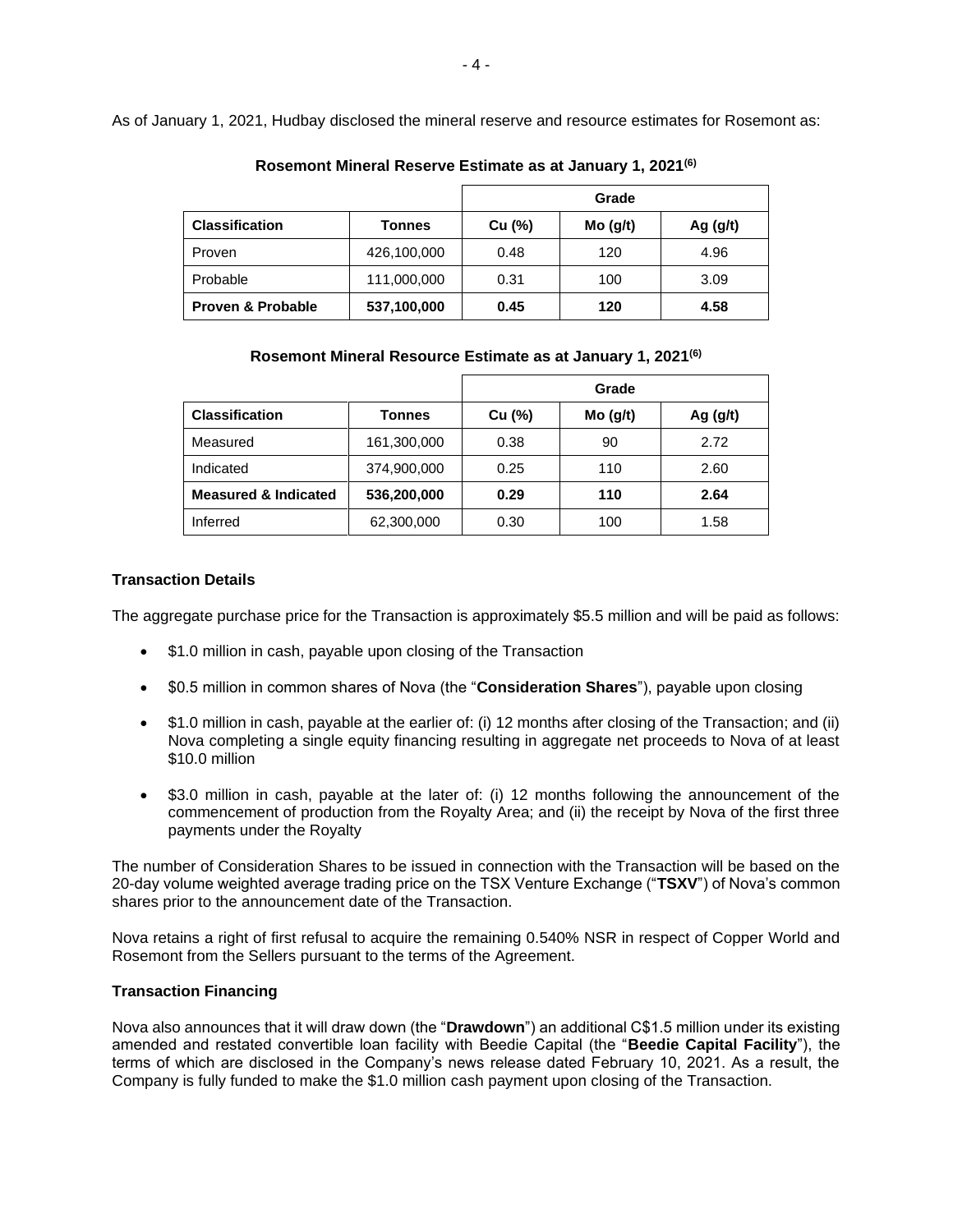The Drawdown will increase the total amount drawn under the Beedie Capital Facility to C\$6.5 million, with an additional C\$18.5 million remaining available to the Company. The Drawdown is subject to the acceptance of the TSXV.

### **Qualified Person**

Technical information contained in this news release originates in the public disclosure set out above and has been reviewed and approved by Christian Rios, AIPG Certified Professional Geologist, Advisor to Nova and a Qualified Person as defined in National Instrument 43-101, *Standards of Disclosure for Mineral Projects*.

## **About Nova**

Nova is a royalty company focused on providing investors with exposure to the key building blocks of clean energy – copper and nickel. The Company is headquartered in Vancouver, British Columbia and is listed on the TSXV under the trading symbol "NOVR" and on the US OTCQB under the ticker "NOVRF".

## **On Behalf of Nova Royalty Corp.,**

(signed) "Alex Tsukernik" President and Chief Executive Officer Phone: (604) 696 4241 Email: [info@novaroyalty.com](mailto:info@novaroyalty.com) Website: www.novaroyalty.com

*Neither the TSX Venture Exchange nor its Regulation Service Provider (as that term is defined in the policies of the TSX Venture Exchange) accepts responsibility for the adequacy or accuracy of this release.*

Notes:

- (1) Refer to the press release titled "Hudbay Announces Extension of Mineralization at its Copper World Project in Arizona" published by Hudbay Minerals Inc. dated September 22, 2021.
- (2) Refer to the press release titled "Hudbay Announces Initial Mineral Resource Estimate at Copper World" published by Hudbay Minerals Inc. dated December 15, 2021.
- (3) Refer to the Investor Presentation titled "Hudbay Investor Presentation December 2021".
- (4) Refer to the Investor Presentation titled "Hudbay Investor Presentation December 2021". As per Wood Mackenzie's copper mine database for current producing copper assets in the United States and ranked by annual copper production.
- (5) Refer to the NI 43-101 technical report titled "Rosemont Project, Pima County, Arizona, USA" prepared by Hudbay Minerals, dated March 30, 2017.
- (6) Refer to the Hudbay Minerals Inc. Annual Information Form for the year ended December 31, 2020.

## *TECHNICAL AND THIRD-PARTY INFORMATION*

*Except where otherwise stated, the disclosure in this press release relating to the Rosemont and Copper World projects is based on information publicly disclosed by Hudbay, as the owner and operator of the property and information/data available in the public domain as at the date hereof and none of this*  information has been independently verified by Nova. Specifically, as a royalty holder, Nova has limited, if *any, access to the property subject to the Royalty. Although Nova does not have any knowledge that such information may not be accurate, there can be no assurance that such third party information is complete or accurate. Some information publicly reported by the operator may relate to a larger property than the area covered by the Royalty. Nova's royalty interests often cover less than 100% and sometimes only a portion of the publicly reported mineral reserves, mineral resources and production of a property.*